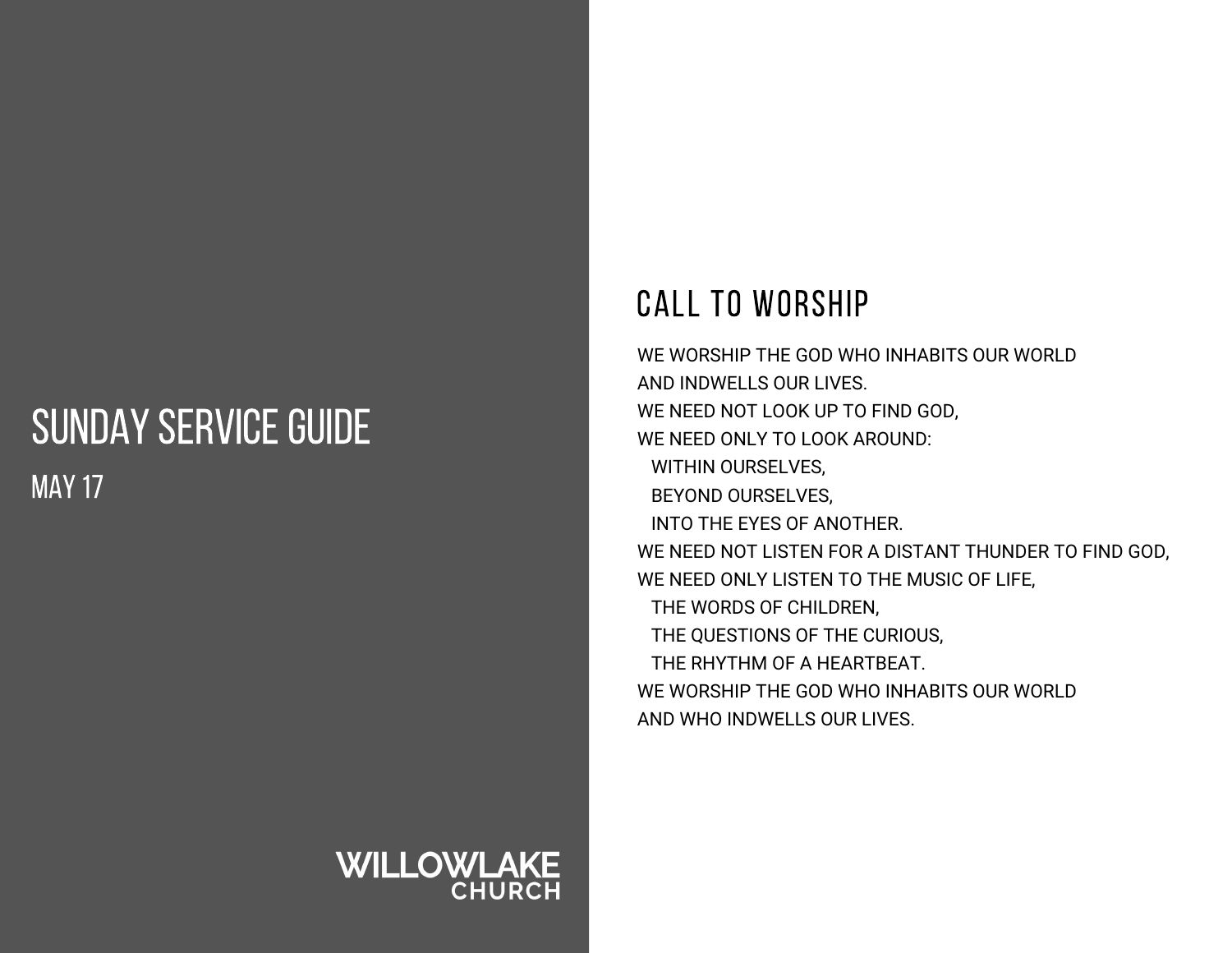## OPENING PRAYER

GOD OUR REDEEMER, YOU HAVE DELIVERED US FROM THE POWER OF DARKNESS AND BROUGHT US INTO THE KINGDOM OF YOUR SON: GRANT, THAT AS BY HIS DEATH HE HAS RECALLED US TO LIFE, SO BY HIS CONTINUAL PRESENCE IN US HE MAY RAISE US TO ETERNAL JOY;

THROUGH JESUS CHRIST YOUR SON OUR LORD, WHO IS ALIVE AND REIGNS WITH YOU, IN THE UNITY OF THE HOLY SPIRIT, ONE GOD, NOW AND FOR EVER.

## AT YOUR NAME

AT YOUR NAME THE MOUNTAINS SHAKE AND CRUMBLE AT YOUR NAME THE OCEANS ROAR AND TUMBLE AT YOUR NAME ANGELS WILL BOW THE EARTH WILL REJOICE YOUR PEOPLE CRY OUT

LORD OF ALL THE EARTH WE SHOUT YOUR NAME SHOUT YOUR NAME FILLING UP THE SKIES WITH ENDLESS PRAISE ENDLESS PRAISE YAHWEH YAHWEH WE LOVE TO SHOUT YOUR NAME OH LORD

AT YOUR NAME THE MORNING BREAKS IN GLORY AT YOUR NAME CREATION SINGS YOUR STORY AT YOUR NAME ANGELS WILL BOW THE EARTH WILL REJOICE YOUR PEOPLE CRY OUT

THERE IS NO ONE LIKE OUR GOD WE WILL PRAISE YOU PRAISE YOU THERE'S NO ONE LIKE OUR GOD WE WILL SING WE WILL SING THERE IS NO ONE LIKE OUR GOD WE WILL PRAISE YOU PRAISE YOU THERE'S NO ONE LIKE OUR GOD WE WILL SING

LORD OF ALL THE EARTH WE'LL SHOUT YOUR NAME SHOUT YOUR NAME FILLING UP THE SKIES WITH ENDLESS PRAISE ENDLESS PRAISE YAHWEH YAHWEH WE LOVE TO SHOUT YOUR NAME OH LORD

CCLI SONG # 5942543 PHIL WICKHAM | TIM HUGHES © 2011 PHIL WICKHAM MUSIC (ADMIN. BY BMG RIGHTS MANAGEMENT [C/O MUSIC SERVICES, INC.CCLI LICENSE # 141683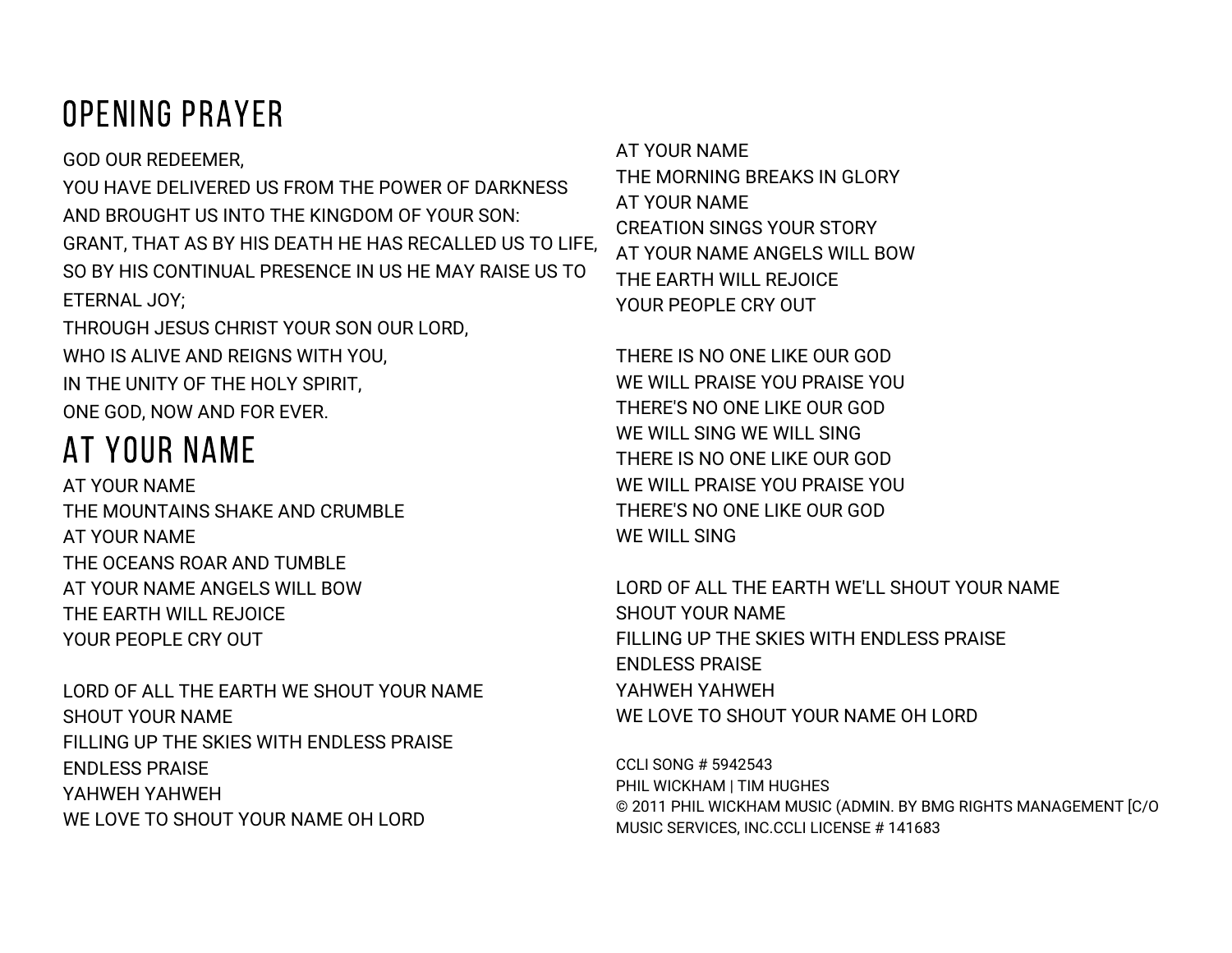### LIVING HOPE

HOW GREAT THE CHASM THAT LAY BETWEEN US HOW HIGH THE MOUNTAIN LCOULD NOT CLIMB IN DESPERATION I TURNED TO HEAVEN AND SPOKE YOUR NAME INTO THE NIGHT THEN THROUGH THE DARKNESS YOUR LOVING-KINDNESS TORE THROUGH THE SHADOWS OF MY SOUL THE WORK IS FINISHED THE END IS WRITTEN JESUS CHRIST MY LIVING HOPE

WHO COULD IMAGINE SO GREAT A MERCY WHAT HEART COULD FATHOM SUCH BOUNDLESS GRACE THE GOD OF AGES STEPPED DOWN FROM GLORY TO WEAR MY SIN AND BEAR MY SHAME THE CROSS HAS SPOKEN I AM FORGIVEN THE KING OF KINGS CALLS ME HIS OWN BEAUTIFUL SAVIOR I'M YOURS FOREVER JESUS CHRIST MY LIVING HOPE

HALLELUJAH PRAISE THE ONE WHO SET ME FREE HALLELUJAH DEATH HAS LOST ITS GRIP ON ME YOU HAVE BROKEN EVERY CHAIN THERE'S SALVATION IN YOUR NAME JESUS CHRIST MY LIVING HOPE

THEN CAME THE MORNING THAT SEALED THE PROMISE YOUR BURIED BODY BEGAN TO BREATHE OUT OF THE SILENCE THE ROARING LION DECLARED THE GRAVE HAS NO CLAIM ON ME (REPEAT) JESUS YOURS IS THE VICTORY WHOA

JESUS CHRIST MY LIVING HOPE OH GOD YOU ARE MY LIVING HOPE

CCLI SONG # 7106807 BRIAN JOHNSON | PHIL WICKHAM © 2017 PHIL WICKHAM MUSIC (FAIR TRADE MUSIC PUBLISHING [C/O ESSENTIAL MUSIC PUBLISHING LLC]) CCLI LICENSE # 141683

#### BENEDICTION

OUT OF GREAT LOVE, GOD, WHO IS RICH IN MERCY, HAS MADE US ALIVE TOGETHER WITH CHRIST. THROUGH CHRIST, GOD HAS SHOWN US THE IMMEASURABLE RICHES OF GRACE. LET US GO INTO THE WORLD TO BE OPEN CHANNELS OF THAT LOVE AND VESSELS OVERELOWING WITH THAT GRACE. AMEN.